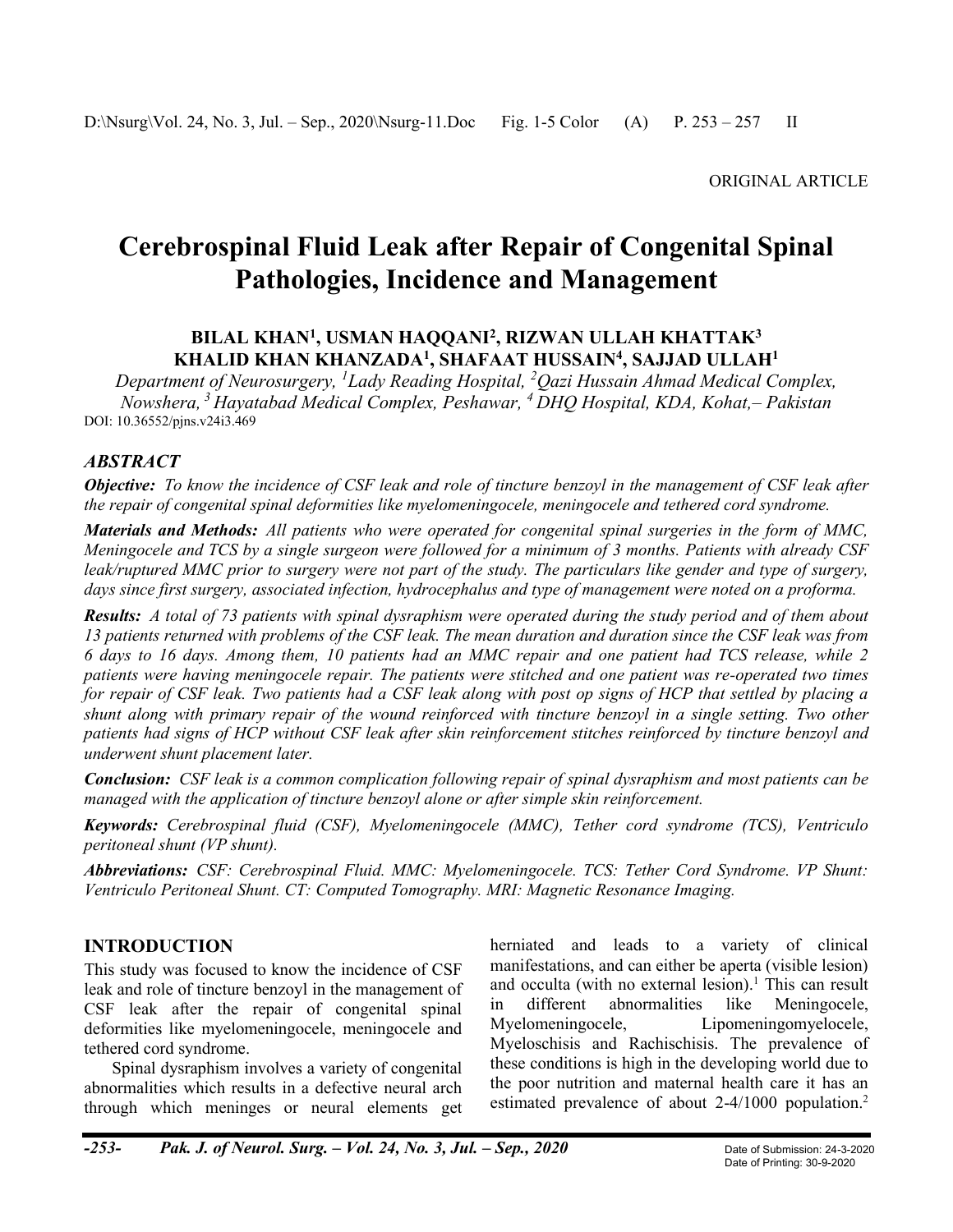There are many associated anomalies with this anomaly which includes bladder dysfunction, foot anomalies, cardiac problems and anomalies of the central nervous system in the form of hydrocephalus. 3 Repair of these anomalies is important for the nursing care and to avoid complications like meningitis or progressive weakness. <sup>4</sup> However, the surgery is not without complications and CSF leak, wound dehiscence and infection are one of the leading complications of this surgery. It may further leads to the morbidity of the patient. Furthermore, these patients are quite at risk for other surgeries like VP shunt due to the associated hydrocephalus.<sup>5</sup>

Spinal dysraphism is not a very uncommon condition in the developing nations like Pakistan and we perform quite a large number of these surgeries, so we decided to follow all these patients to know about the rate of the CSF leak in them, and the way they were managed subsequently, any need for further surgery and type of surgery performed.

## **MATERIALS AND METHODS**

#### *Study Design and Setting*

This cross sectional study was performed in the Department of Neurosurgery, MTI Lady Reading Hospital, Peshawar, Pakistan from January 2018 to November 2019.

## *Patients*

All patients who were operated for congenital spinal surgeries in the form of MMC, Meningocele and TCS by a single surgeon were followed for a minimum of 03 months upon return for their follow up or earlier in case of any leak. Patients with already CSF leak/ ruptured MMC prior to surgery were not part of the study. Patients had undergone investigations in the form of Magnetic Resonance Imaging (MRI) of the spine and computed tomography (CT) scans of the brain pre-operatively.

# *Data Collection*

The particulars like gender and type of surgery, days since first surgery, associated infection, hydrocephalus and type of management were noted on a proforma and the type of management done either conservative with application of paste of tincture benzoyl, refreshment of the wound edges and new stitches or re-operation in the form of Ventriculoperitoneal shunt

(VP) or repair of the dural leaking site. The data was entered and analyzed using SPSS version 22 and was expressed in the form of tables and charts.

# **RESULTS**

#### *General Clinical Information*

A total of 73 patients with spinal dysraphism were operated during the study period and of them 13 patients returned with problems of CSF leak. They were about 7 males and 6 females. The age range was from 3 months to 4.5 years.

## *CSF Leaks*

The mean duration and time from surgery to the CSF leak was from 6 to 16 days. Among them, 10 patients had MMC repair and one patient (1.3%) had TCS release, while 2 (2.6%) patients underwent meningocele repair. Three patients responded to application of tincture twice daily, parents were educated about the application of the solution. In 9 patients, the skin reinforcement stitches were taken under light sedation and they were advised to do dressing in the post-operative period with tincture benzoyl. This strategy worked in almost all of the said patients. There was an associated infection in two patients, culture and sensitivity were taken and antibiotics were started which resolved. One patient who had a tethered cord syndrome release done, was re-operated two times for repair of CSF leak, had an infection after the second surgery and an expansile duraplasty was undertaken for the third time, which



**Fig. 1:** *This shows the percentage of patients who had a CSF leak among those operated for spinal dysraphism surgery.*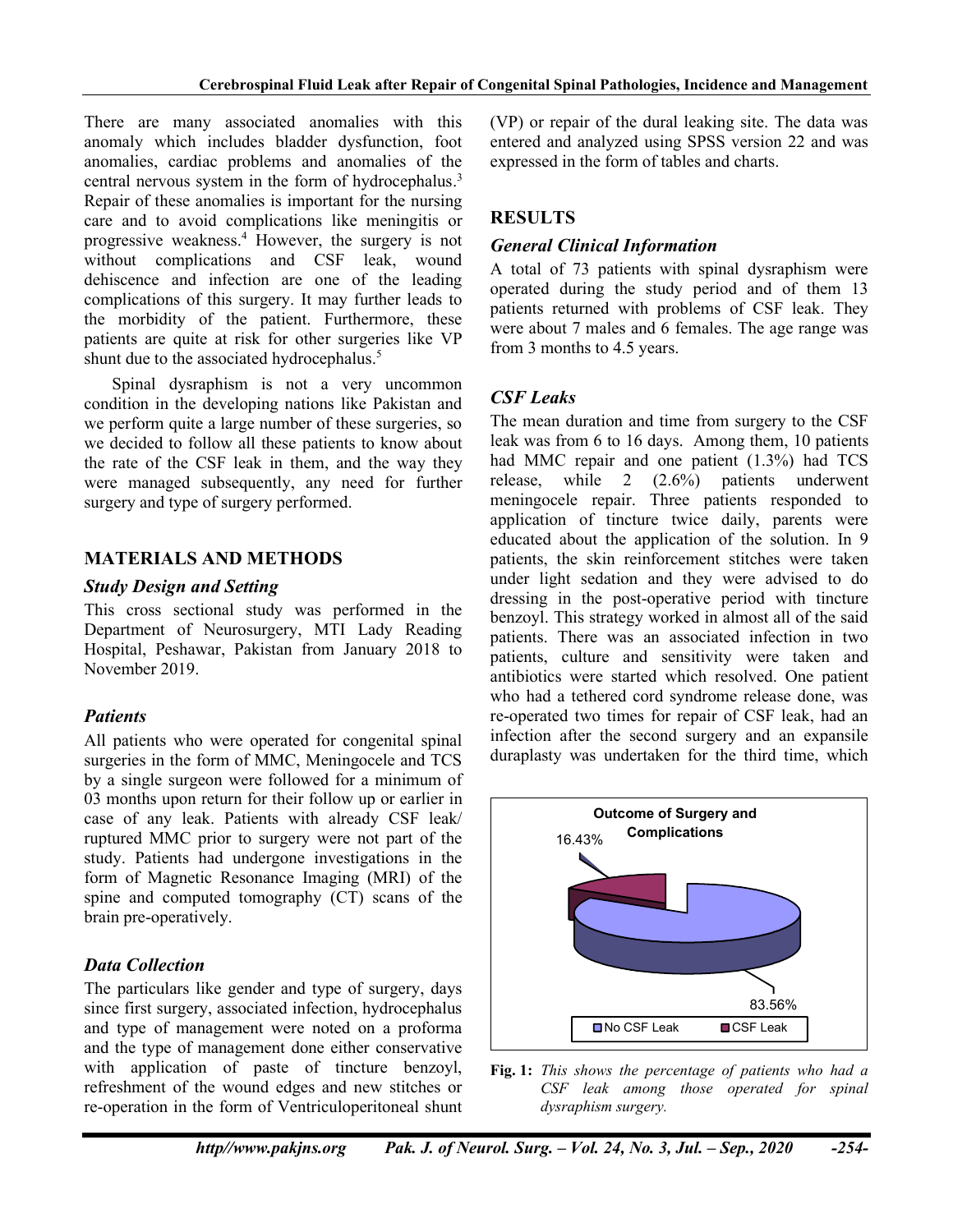#### **Bilal Khan, et al**

worked well. The shunt was placed in 4 patients subsequently, they had hydrocephalus. Two patients had a CSF leak along with post op signs of Hydrocephalus that settled by placing a shunt along with primary repair of the wound reinforced with tincture benzoyl in a single setting. Two other patients had signs of Hydrocephalus without CSF leak after skin reinforcement stitches reinforced by tincture benzoyl and underwent shunt placement later.



**Fig. 2:** *This shows the number of patients that responded to given modality of treatment.*



**Fig. 3:** *It shows the stratification of patients on the basis of site of defect.*

#### **DISCUSSION**

Incidence of Spinal dysraphism varies between countries and regions. At birth spina bifida can be apparent or obscure/unrecognizable to the family of the child, generally in a developed country immediately after birth, a neurosurgery consultation is

made and the children are operated earlier in life but in a developing country like ours, the patients are presented late to neurosurgeons and more over early surgery is not encouraged by the surgeons due to anesthesia risks that can be difficult to manage because of lack of resources and anesthesia related expertise, In our series the incidence of spinal dysraphism in male and female was almost equal, that was 1.1:1 whereas in a study conducted in north India incidence was higher among male patients with a ratio



**Fig. 4:** *Pre-operative Myelomeningocele.*



**Fig. 5:** *Post-operative Wound Infection and CSF Leak.* \*The images were used with permission of Patient.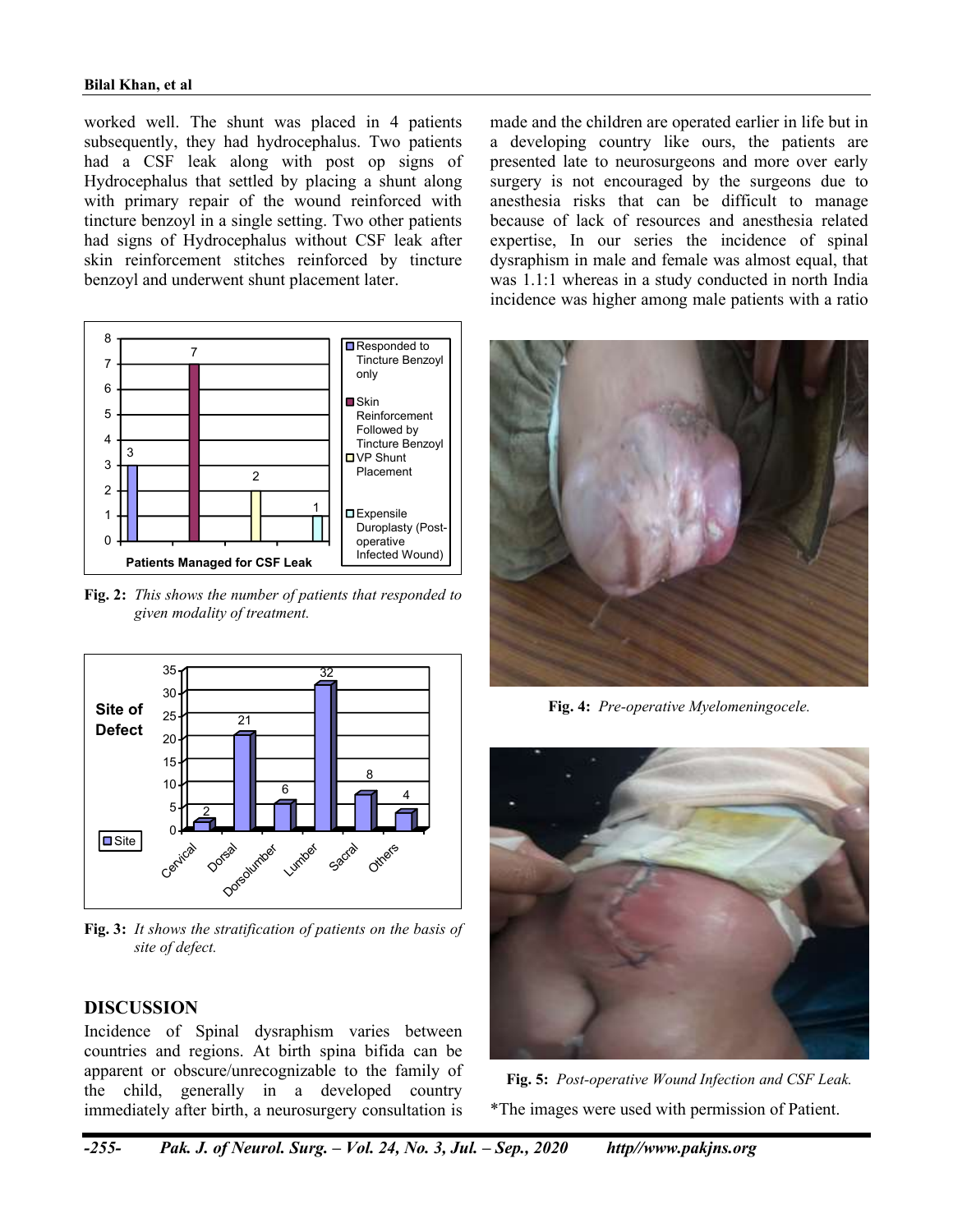of 1.5 to 1. <sup>6</sup> Post-operative infection and CSF leak are the biggest post-operative complications for spinal dysraphism surgery and the incidence of CSF leak varies from  $8\%$  to  $30\%$  in different studies,  $6\%$  in our study, we reported post op CSF leak rate of 16.4%, most of these patients responded to simple skin reinforcement sutures along with post op benzoyl tincture application, another study conducted by Marino R also encouraged and appreciated the use of tincture benzoyl for CSF leak. <sup>8</sup> Benzoyl tincture is a natural compound, its use for fissures, leaks and discharge has been there for very long but it is also considered to cause allergic reactions and contact dermatitis at wound site , a study by Scardamaglia et al, reported that benzoyl may not be responsible for any allergic reaction itself, it is the cross reaction of other elements as a mixture of the tincture compound that are added and less than 30 benzoyl related dermatitis cases were reported, none in last decade at dermatitis clinic he worked in. 9 In our study, only one patient required expansile duraplasty due to recurrent infections and leak. Another complication of spinal dysraphism case is the tethering of the cord where adhesion may develop at the repair site and patient presents with neurological manifestations later, but no such complication was noted probably because of the short duration of follow-up.

# **CONCLUSION**

CSF leak is a common complication following repair of spinal dysraphism, most patient can be managed with application of tincture benzoyl alone or after simple skin reinforcement stitches.

#### **REFERENCES**

- 1. Harwood-Nash DC, McHugh K. Diastematomyelia in 172 children: the impact of modern neuroradiology. Pediatric Neurosurgery, 1990; 16 (4-5): 247-51.
- 2. Laurence KM. A declining incidence of neural tube defects in the U.K. Zeitschrift fur Kinderchirurgie: organ der Deutschen, der Schweizerischen und der Osterreichischen Gesellschaft fur Kinderchirurgie = Surgery in infancy and childhood, 1989; 44: 1: 51.
- 3. Sgouros S. Spinal dysraphism. Child's nervous system: ChNS: official journal of the International Society for Pediatric Neurosurgery, 2013; 29 (9): 1415-6.
- 4. Rodrigues AB, Krebs VL, Matushita H, de Carvalho WB. Short-term prognostic factors in myelomeningocele patients. Child's nervous system: ChNS: official journal of the International Society for Pediatric Neurosurgery, 2016; 32 (4): 675-80.
- 5. Kim I, Hopson B, Aban I, Rizk EB, Dias MS, Bowman R, et al. Treated hydrocephalus in individuals with myelomeningocele in the National Spina Bifida Patient Registry. Journal of Neurosurgery Pediatrics, 2018; 22 (6): 646-51.
- 6. Kumar R, Singh SN. Spinal dysraphism: trends in northern India. Pediatric Neurosurgery, 2003; 38 (3): 133-45.
- 7. Jindal A, Mahapatra AK, Kamal R. Spinal dysraphism. Indian Journal of Pediatrics, 1999; 66 (5): 697-705.
- 8. Marino Junior R. Multiple use of benzoin as an aid in neurosurgical practice: the watertight benzoin dressing. Arquivos de neuro-psiquiatria. 1979; 37 (4): 373-9.
- 9. Scardamaglia L, Nixon R, Fewings J. Compound tincture of benzoin: a common contact allergen? The Australasian Journal of Dermatology, 2003; 44 (3): 180-4.

#### **Additional Information**

**Disclosures:** Authors report no conflict of interest.

**Ethical Review Board Approval:** The study was conformed to the ethical review board requirements.

**Human Subjects:** Consent was obtained by all patients/participants in this study.

**Conflicts of Interest:**

In compliance with the ICMJE uniform disclosure form, all authors declare the following:

**Financial Relationships:** All authors have declared that they have no financial relationships at present or within the previous three years with any organizations that might have an interest in the submitted work.

**Other Relationships:** All authors have declared that there are no other relationships or activities that could appear to have influenced the submitted work.

> *Address for Correspondence: Usman Haqqani Department of Neurosurgery, Qazi Hussain Ahmad Medical Complex, Nowshera – Pakistan Email: usmanhaqqani1@gmail.com*